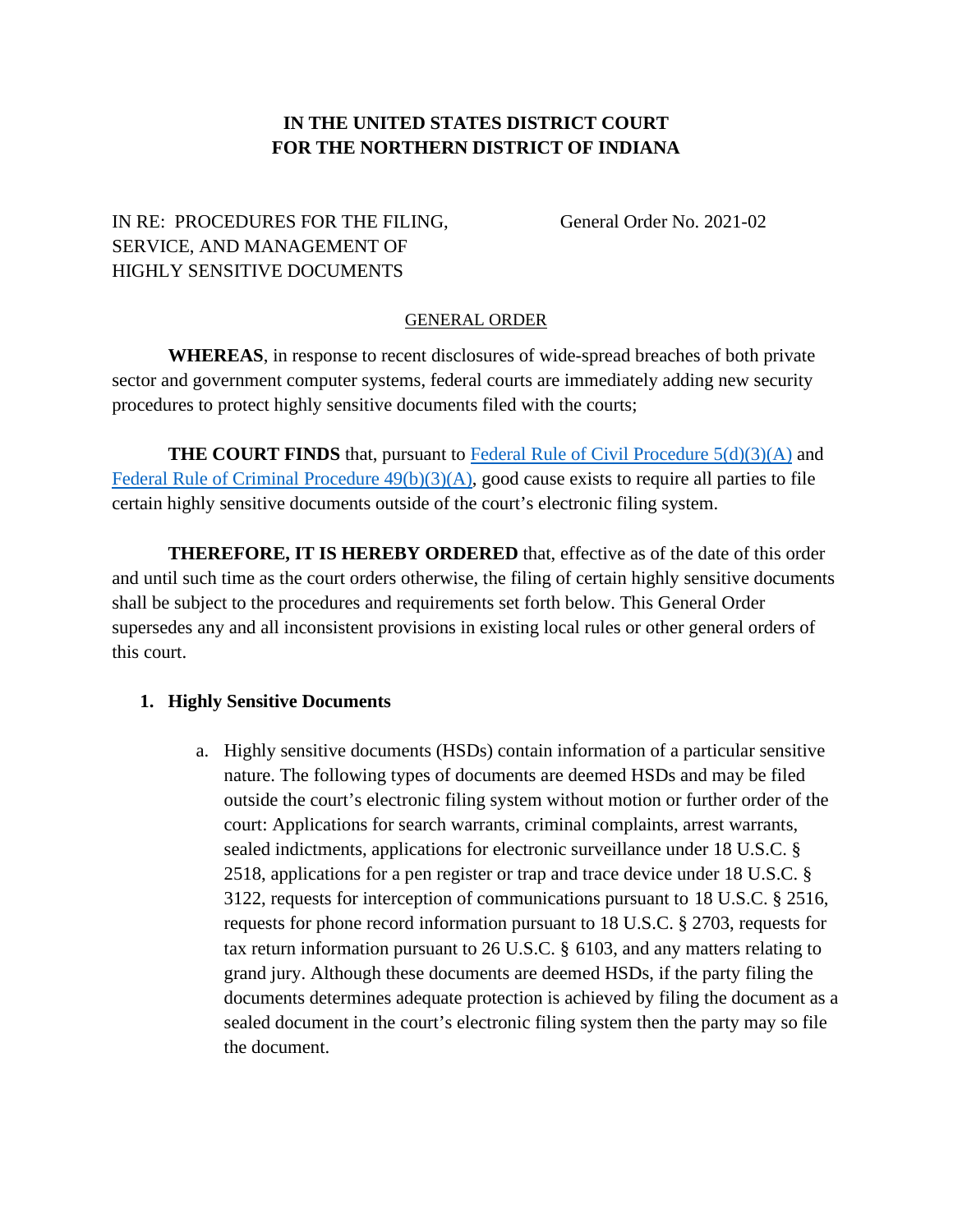- b. The court may, on its motion or on motion of a party, direct that a document, other than those listed in 1.a. above, be designated as an HSD. A party requesting that a document be designated as an HSD shall electronically file a "Notice of Manual Filing" and then manually submit to the clerk's office an envelope containing two paper copies of: the motion requesting the document(s) be sealed and designated as an HSD; the document(s) for which HSD status is being requested; a memorandum stating the rationale for requesting HSD status; and proposed Order with the court. [\(See Instructions\)](https://www.innd.uscourts.gov/sites/innd/files/InstructionsForFilingMotions-Paper.pdf)
- c. That a document satisfies the legal criteria for filing under seal is a necessary but not sufficient condition for treatment as an HSD. Documents will not be considered to be HSDs solely because they include personal information or financial information about an entity or an individual. Most sealed filings in civil cases do not constitute HSDs. In criminal and civil cases, materials whose disclosure to a foreign power or its agents (as defined by 50 U.S.C. § 1801) would be unlawful under U.S. law or would substantially assist a foreign power or its agents in the development of that foreign power's competing commercial products or products with military applications may be considered to be HSDs. Similarly, in civil cases materials which disclose trade secrets or intellectual property rights or otherwise disclose information that would substantially harm a business or substantially assist a competing business may be considered to be HSDs. The following documents will generally not be considered HSDs: presentence reports, pretrial release reports, pleadings related to cooperation in most criminal cases, social security records, administrative immigration records.

### **2. Filing of Documents Deemed to be HSDs in Paragraph 1.a.**

- a. A party filing an HSD shall electronically file a "Notice of Manual Filing" and then manually submit to the clerk's office an envelope which contains two paper copies of the HSD and the certificate of service.
- b. The required documents, unfolded, shall be submitted to the clerk's office in a sealed envelope marked "HIGHLY SENSITIVE DOCUMENT." The outside of the envelope shall be affixed with a copy of the Notice of Electronic Filing (NEF) of Notice of Manual Filing.
- c. The clerk's office will maintain the HSD in a secure paper filing system.